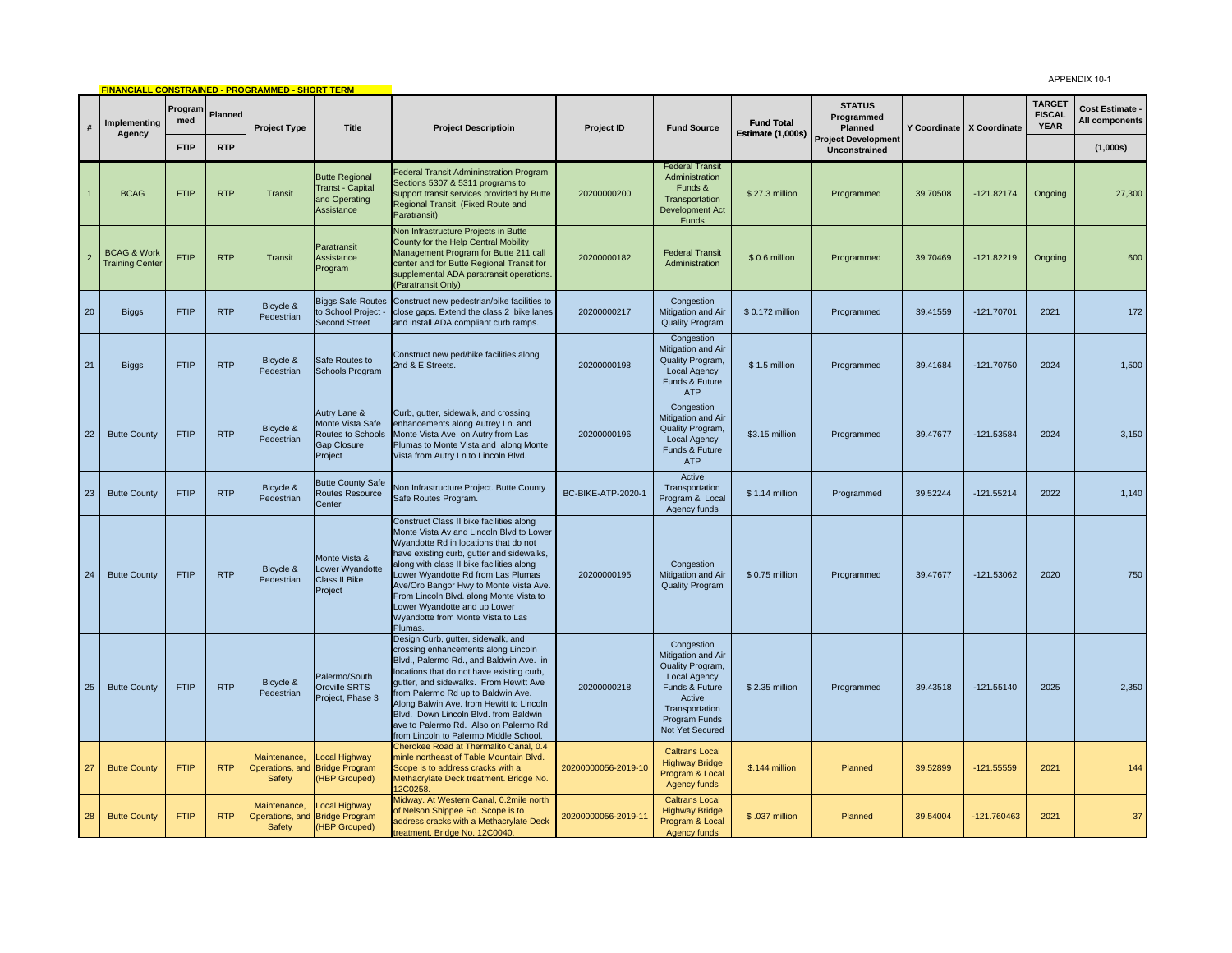| 29 | <b>Butte County</b> | <b>FTIP</b> | <b>RTP</b> | Maintenance,<br>Safety                    | Local Highway<br>Operations, and Bridge Program<br>(HBP Grouped)        | Ord Ferry Road. At West Branch Edgar<br>Slough, 3.7 mile east of Glenn County<br>Line. Scope is to address cracks with a<br>Methacrylate Deck treatment. Bridge No.<br>2C0088                 | 20200000056-2019-12 | <b>Caltrans Local</b><br><b>Highway Bridge</b><br>Program & Local<br>Agency funds        | \$0.028 million  | Planned | 39.63699 | $-121.908155$ | 2021 | 28  |
|----|---------------------|-------------|------------|-------------------------------------------|-------------------------------------------------------------------------|-----------------------------------------------------------------------------------------------------------------------------------------------------------------------------------------------|---------------------|------------------------------------------------------------------------------------------|------------------|---------|----------|---------------|------|-----|
| 30 | <b>Butte County</b> | <b>FTIP</b> | <b>RTP</b> | Maintenance,<br>Operations, and<br>Safety | <b>Local Highway</b><br><b>Bridge Program</b><br>(HBP Grouped)          | Oro-Chico Hwy. At Butte Creek, 1.1 mile<br>east of Midway. Scope is to address<br>cracks with a Methacrylate Deck<br>reatment. Bridge No. 12C0033.                                            | 20200000056-2019-13 | <b>Caltrans Local</b><br><b>Highway Bridge</b><br>Program & Local<br>Agency funds        | \$0.109 million  | Planned | 39.67822 | $-121.777715$ | 2021 | 109 |
| 31 | <b>Butte County</b> | <b>FTIP</b> | <b>RTP</b> | Maintenance,<br>Operations, and<br>Safety | Local Highway<br><b>Bridge Program</b><br>(HBP Grouped)                 | Skyway. At Butte Creek, 0.5 mile<br>southeast of Humbug Rd. Scope is to<br>address cracks with a Methacrylate Deck<br>treatment. Bridge No. 12C0009R.                                         | 20200000056-2019-14 | <b>Caltrans Local</b><br><b>Highway Bridge</b><br>Program & Local<br>Agency funds        | \$0.088 million  | Planned | 39.70446 | -121.771336   | 2021 | 88  |
| 32 | <b>Butte County</b> | <b>FTIP</b> | <b>RTP</b> | Maintenance,<br>Operations, and<br>Safety | Local Highway<br><b>Bridge Program</b><br>(HBP Grouped)                 | Midway. At Union Pacific Rail Road, 1.2<br>miles north of Durham Dayton Hwy.<br>Scope is to address cracks with a<br>Methacrylate Deck treatment. Bridge No.<br>2C0255                        | 20200000056-2019-15 | <b>Caltrans Local</b><br><b>Highway Bridge</b><br>Program & Local<br>Agency funds        | \$0.094 million  | Planned | 39.64605 | $-121.80062$  | 2021 | 94  |
| 33 | <b>Butte County</b> | <b>FTIP</b> | <b>RTP</b> | Maintenance,<br>Operations, and<br>Safety | <b>Local Highway</b><br><b>Bridge Program</b><br>(HBP Grouped)          | Velson Rd. At Edgar Slough O/F, 0.2 mile<br>east of 7 Mile Lane. Scope is to address<br>cracks with a Methacrylate Deck<br>reatment. Bridge No. 12C0403                                       | 20200000056-2019-16 | <b>Caltrans Local</b><br><b>Highway Bridge</b><br>Program & Local<br>Agency funds        | \$0.016 million  | Planned | 39.54593 | -121.904849   | 2021 | 16  |
| 34 | <b>Butte County</b> | <b>FTIP</b> | <b>RTP</b> | Maintenance,<br>Operations, and<br>Safety | Local Highway<br><b>Bridge Program</b><br>(HBP Grouped)                 | Nelson Rd. At Ash Creek, 1.5 mile west o<br>the Midway. Scope is to address cracks<br>with a Methacrylate Deck treatment.<br><b>Bridge No. 12C0026</b>                                        | 20200000056-2019-17 | <b>Caltrans Local</b><br><b>Highway Bridge</b><br>Program & Local<br><b>Agency funds</b> | \$ 0.034 million | Planned | 39.55141 | $-121.79159$  | 2021 | 34  |
| 35 | <b>Butte County</b> | <b>FTIP</b> | <b>RTP</b> | Maintenance,<br>Operations, and<br>Safety | Local Highway<br><b>Bridge Program</b><br>(HBP Grouped)                 | Durham Pentz. At West Branch Clear<br>Creek, 4.1 miles east of State Route 99.<br>Scope is to address cracks with a<br>Methacrylate Deck treatment. Bridge No.<br>2C0248                      | 20200000056-2019-18 | <b>Caltrans Local</b><br><b>Highway Bridge</b><br>Program & Local<br>Agency funds        | \$0.038 million  | Planned | 39.64207 | -121.64584    | 2021 | 38  |
| 36 | <b>Butte County</b> | <b>FTIP</b> | <b>RTP</b> | Maintenance,<br>Operations, and<br>Safety | <b>Local Highway</b><br><b>Bridge Program</b><br>(HBP Grouped)          | East Gridley Rd. At Feather River, 1.0<br>nile east of Larkin Rd. Scope is to<br>address cracks with a Methacrylate Deck<br>reatment. Bridge No. 12C0022                                      | 20200000056-2019-19 | <b>Caltrans Local</b><br><b>Highway Bridge</b><br>Program & Local<br>Agency funds        | \$0.237 million  | Planned | 39.36585 | -121.64592    | 2021 | 237 |
| 37 | <b>Butte County</b> | <b>FTIP</b> | <b>RTP</b> | Maintenance,<br>Operations, and<br>Safety | Local Highway<br><b>Bridge Program</b><br>(HBP Grouped)                 | El Monte Ave. At Dead Horse Slough, 0.1<br>mile north of State Route 32. Scope is to<br>address cracks with a Methacrylate Deck<br>reatment. Bridge No. 12C0392                               | 20200000056-2019-20 | <b>Caltrans Local</b><br><b>Highway Bridge</b><br>Program & Local<br>Agency funds        | \$0.025 million  | Planned | 39.74143 | $-121.80025$  | 2021 | 25  |
| 38 | <b>Butte County</b> | <b>FTIP</b> | <b>RTP</b> | Maintenance,<br>Operations, and<br>Safety | <b>Local Highway</b><br><b>Bridge Program</b><br>(HBP Grouped)          | Larkin Rd. At Sutter Butte Canal, 1.5<br>miles north of Oroville Gridley Rd. Scope<br>is to address cracks with a Methacrylate<br>Deck treatment. Bridge No. 12C0166.                         | 20200000056-2019-21 | <b>Caltrans Local</b><br><b>Highway Bridge</b><br>Program & Local<br>Agency funds        | \$0.023 million  | Planned | 39.38458 | $-121.65413$  | 2021 | 23  |
| 39 | <b>Butte County</b> | <b>FTIP</b> | <b>RTP</b> | Maintenance,<br>Operations, and<br>Safety | <b>Local Highway</b><br><b>Bridge Program</b><br>(HBP Grouped)          | Durham Dayton Hwy. At Hamlin Slough,<br>.6 mile west of State Route 99. Scope is<br>to address cracks with a Methacrylate<br>Deck treatment. Bridge No. 12C0423.                              | 20200000056-2019-22 | <b>Caltrans Local</b><br><b>Highway Bridge</b><br>Program & Local<br>Agency funds        | \$0.048 million  | Planned | 39.64658 | $-121.74564$  | 2021 | 48  |
| 40 | <b>Butte County</b> | <b>FTIP</b> | <b>RTP</b> | Maintenance.<br>Operations, and<br>Safety | Local Highway<br><b>Bridge Program</b><br>(HBP Grouped)                 | Durham Dayton Hwy. At Butte Creek, 3.8<br>miles west of State Route 99. Scope is to<br>address cracks with a Methacrylate Deck<br>reatment. Bridge No. 12C0004                                | 20200000056-2019-23 | <b>Caltrans Local</b><br><b>Highway Bridge</b><br>Program & Local<br>Agency funds        | \$0.131 million  | Planned | 39.64589 | $-121.78581$  | 2021 | 131 |
| 41 | <b>Butte County</b> | <b>FTIP</b> | <b>RTP</b> | Maintenance,<br>Safety                    | <b>Local Highway</b><br>Operations, and Bridge Program<br>(HBP Grouped) | <b>County Bridge Preventive Maintenance</b><br>Program (BPMP) Development. Staff<br>time.                                                                                                     | 20200000056-2019-6  | <b>Caltrans Local</b><br><b>Highway Bridge</b><br>Program & Local<br>Agency funds        | \$0.012 million  | Planned | 39.52516 | $-121.57142$  | 2021 | 12  |
| 42 | <b>Butte County</b> | <b>FTIP</b> | <b>RTP</b> | Maintenance,<br>Operations, and<br>Safety | Local Highway<br><b>Bridge Program</b><br>(HBP Grouped)                 | Ord Ferry Road. At Angel Slough 0.1 mile<br>east of River Rd. Scope is to replace<br>bearing pads. Bridge No. 12C0241.                                                                        | 20200000056-2019-7  | <b>Caltrans Local</b><br><b>Highway Bridge</b><br>Program & Local<br>Agency funds        | \$0.054 million  | Planned | 39.63165 | $-121.92874$  | 2021 | 54  |
| 43 | <b>Butte County</b> | <b>FTIP</b> | <b>RTP</b> | Maintenance,<br><b>Safety</b>             | Local Highway<br>Operations, and Bridge Program<br>(HBP Grouped)        | Table Mountain Blvd. At Feather River,<br>0.1 mile northwest of Montgomery St. in<br>Oroville. Scope is to address cracks with<br>a Methacrylate Deck treatment. Bridge<br><b>Vo. 12C0221</b> | 20200000056-2019-8  | <b>Caltrans Local</b><br><b>Highway Bridge</b><br>Program & Local<br>Agency funds        | \$0.042 million  | Planned | 39.51771 | $-121.54995$  | 2021 | 42  |
| 44 | <b>Butte County</b> | <b>FTIP</b> | <b>RTP</b> | Maintenance,<br>Safety                    | Local Highway<br>Operations, and Bridge Program<br>(HBP Grouped)        | Skyway. At Magalia Reservior Spillway at<br>the Magalia Dam. Scope is to address<br>cracks with a Methacrylate Deck<br>treatment. Bridge No. 12C0395.                                         | 20200000056-2019-9  | <b>Caltrans Local</b><br><b>Highway Bridge</b><br>Program & Local<br>Agency funds        | \$0.346 million  | Planned | 39.81561 | -121.58179    | 2021 | 346 |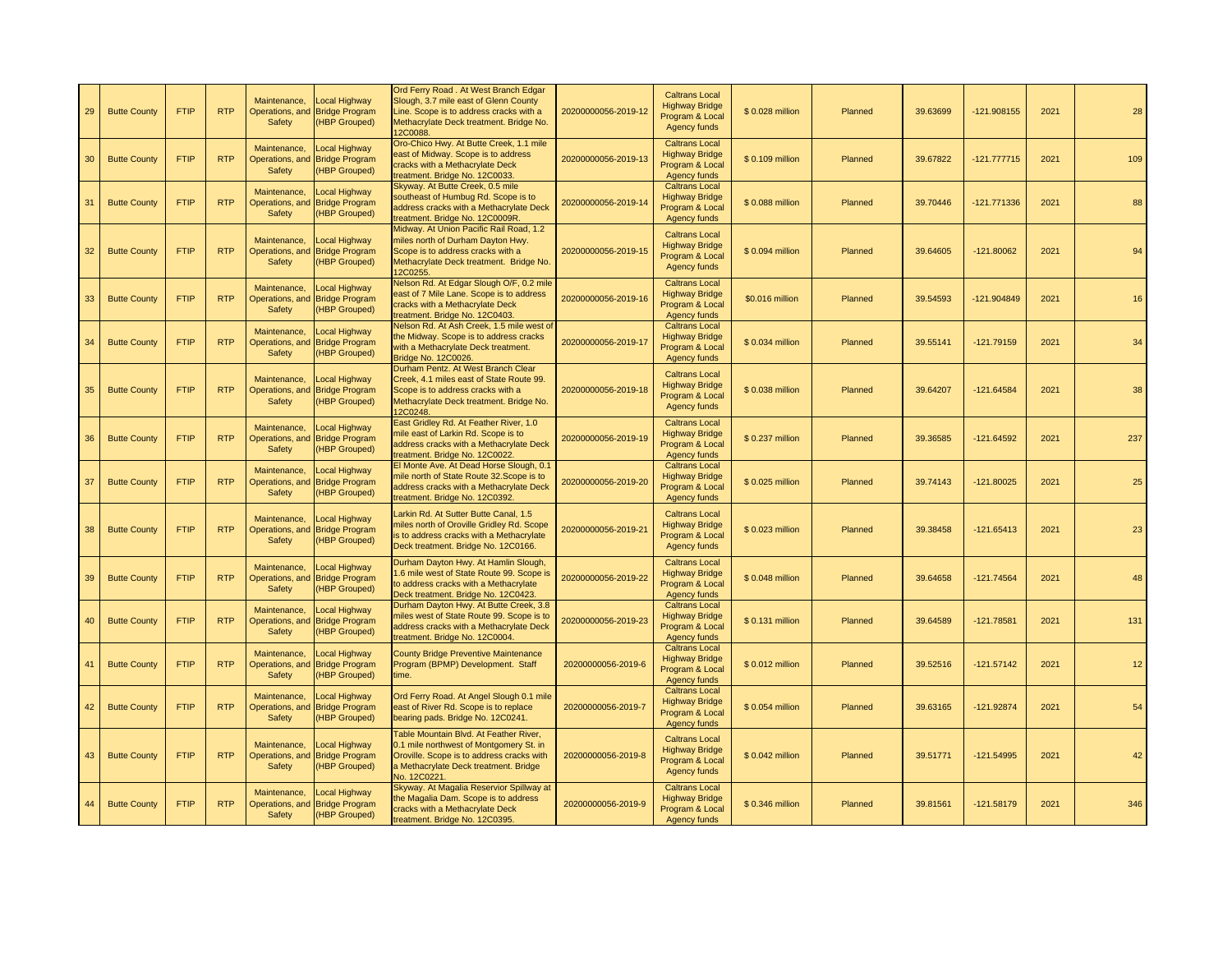| 45 | <b>Butte County</b> | <b>FTIP</b> | <b>RTP</b> | Maintenance,<br>Safety                    | <b>Local Highway</b><br>Operations, and Bridge Program<br>(HBP Grouped)  | Ord Ferry Road over Tributary to Little<br>Chico Creek west of River Road.<br>Construct a new 2 lane bridge to replace<br>the existing 2 lane low water crossings.<br>Bridge No. 00L0092                                                                                                                                              | 20200000056-2019-1 | <b>Caltrans Local</b><br><b>Highway Bridge</b><br>Program & Local<br>Agency funds                                                             | \$16.3 million | Programmed | 39.63037  | -121.93363   | 2025 | 16,300 |
|----|---------------------|-------------|------------|-------------------------------------------|--------------------------------------------------------------------------|---------------------------------------------------------------------------------------------------------------------------------------------------------------------------------------------------------------------------------------------------------------------------------------------------------------------------------------|--------------------|-----------------------------------------------------------------------------------------------------------------------------------------------|----------------|------------|-----------|--------------|------|--------|
| 46 | <b>Butte County</b> | <b>FTIP</b> | <b>RTP</b> | Maintenance,<br>Operations, and<br>Safety | Local Highway<br><b>Bridge Program</b><br>(HBP Grouped)                  | Midway Rd over Butte Creek, 0.3 mile<br>south of White Drive and Midway over<br>Butte Creek Overflow, 3.9 mile north of<br>Nelson Rd. Replace two existing<br>structurally deficient 2 lane bridges with a<br>new 2 lane bridge. Bridge No. 12C0052 &<br>2C0053                                                                       | 20200000056-2019-2 | <b>Caltrans Local</b><br><b>Highway Bridge</b><br>Program, Local<br><b>Agency and State</b><br>Transportation<br>Improvement<br>Program funds | \$18.8 million | Programmed | 39.60646  | $-121.78512$ | 2022 | 18,800 |
| 47 | <b>Butte County</b> | <b>FTIP</b> | <b>RTP</b> | Maintenance,<br>Safety                    | Local Highway<br>Operations, and Bridge Program<br>(HBP Grouped)         | <b>E Rio Bonito Rd. over Hamilton Slough</b><br>0.2 mile east of SR 99. Replace the<br>existing functionally obsolete 2 lane<br>bridge with a new 2 lane bridge. Bridge<br>No. 12C0164                                                                                                                                                | 20200000056-2019-3 | <b>Caltrans Local</b><br><b>Highway Bridge</b><br>Program funds                                                                               | \$1.3 million  | Programmed | 39.42514  | $-121.68612$ | 2021 | 1,300  |
| 48 | <b>Butte County</b> | <b>FTIP</b> | <b>RTP</b> | Maintenance,<br>Operations, and<br>Safety | Local Highway<br><b>Bridge Program</b><br>(HBP Grouped)                  | E Rio Bonito Rd over Sutter-Butte Canal<br>0.8 mile east of SR 99. Replace the<br>existing 2 lane structurally deficient bridge<br>with a new 2 lane bridge. Bridge No.<br>2C0165                                                                                                                                                     | 20200000056-2019-4 | <b>Caltrans Local</b><br><b>Highway Bridge</b><br>Program funds                                                                               | \$2.6 million  | Programmed | 39.42792  | $-121.67806$ | 2021 | 2,600  |
| 49 | <b>Butte County</b> | <b>FTIP</b> | <b>RTP</b> | Maintenance,<br>Safety                    | Local Highway<br>Operations, and Bridge Program<br>(HBP Grouped)         | Ord Ferry Rd. Over Little Chico Creek, 1<br>mile east of River Rd. Replace the<br>existing 2 lane structurally deficient bridge<br>with a new 2 lane bridge. Bridge No.<br>2C0242                                                                                                                                                     | 20200000056-2019-5 | <b>Caltrans Local</b><br><b>Highway Bridge</b><br>Program & Local<br>Agency funds                                                             | \$7.5 million  | Programmed | 39.63697  | -121.90820   | 2022 | 7,500  |
| 50 | <b>Butte County</b> | <b>FTIP</b> | <b>RTP</b> | Capacity<br>Increasing                    | <b>Central House Rd</b><br>Over Wymann<br><b>Ravine Bridge</b>           | Located at 0.2 miles east of SR 70. Scope<br>s to replace the existing 1 lane<br>structurally deficient bridge with a new 2<br>lane bridge.<br>Bridge No: 12C011                                                                                                                                                                      | 20200000107        | <b>Caltrans Local</b><br><b>Highway Bridge</b><br>Program funds                                                                               | \$4 million    | Programmed | 39.35017  | -121.59838   | 2023 | 4,000  |
| 71 | <b>Butte County</b> | <b>FTIP</b> | <b>RTP</b> | Maintenance,<br>Operations, and<br>Safety | <b>Highway Safety</b><br><b>Improvement</b><br>Program (HSIP<br>Grouped) | On Cohasset Rd between Nicalog Rd and<br>end of existing guardrail near Jack Rabbit<br>Flat Rd. Work: Upgrade existing<br>quardrails. H9-03-001                                                                                                                                                                                       | 20200000070-2019-2 | <b>Highway Safety</b><br>Improvement<br>Program and Local<br><b>Agency Funds</b>                                                              | \$1.0 million  | Programmed | 39.86123  | $-121.78343$ | 2021 | 1,000  |
| 74 | Caltrans            | <b>FTIP</b> | <b>RTP</b> | Maintenance,<br>Operations, and<br>Safety | SR 99 Bridge Rail<br>Upgrade                                             | SR 99 - In and near Chico, from north of<br>Route 162 to north of Broyles Road.<br>Bridge rail upgrade at six locations. (EA<br>H330)                                                                                                                                                                                                 | 20200000162-2019-1 | SHOPP - Bridge<br>Preservation<br>Program funds                                                                                               | \$9.1 million  | Programmed | 39.49624  | $-121.68869$ | 2021 | 9,100  |
| 75 | Caltrans            | <b>FTIP</b> | <b>RTP</b> | Maintenance,<br>Operations, and<br>Safety | SR 99 Bridge<br><b>Scour Mitigation</b>                                  | SR 99 - Near Richvale, at Cottonwood<br>Creek Bridge No. 12-0120, from 0.3 mile<br>south to 0.5 mile north of Nelson Avenue.<br>Replace and realign scour-critical bridge.<br>EA 0F290)                                                                                                                                               | 20200000162-2019-2 | <b>SHOPP - Bridge</b><br>Preservation<br>Program funds                                                                                        | \$15.6 million | Programmed | 39.519351 | -121.68877   | 2021 | 15,600 |
| 76 | Caltrans            | <b>FTIP</b> | <b>RTP</b> | Maintenance,<br>Operations, and<br>Safety | <b>SR 70 Permanent</b><br>Restoration                                    | SR 70 - Near Paradise, from 0.8 mile west<br>to 0.2 mile east of Shady Rest Area.<br>Restore and repair damaged roadway by<br>raising the existing vertical alignment by<br>approximately 5 feet and protecting the<br>embankment against future flooding with<br>Rock Slope Protection (RSP) or a<br>retaining structure. (EA 3H540) | 20200000213        | SHOPP-<br>Emergency<br><b>Response Major</b><br>Damage<br>funds                                                                               | \$58.9 million | Programmed | 39.842416 | $-121.40506$ | 2023 | 58,900 |
| 77 | Caltrans            | <b>FTIP</b> | <b>RTP</b> | Maintenance,<br>Operations, and<br>Safety | <b>SR 99</b><br><b>Transportation</b><br>Management<br><b>Systems</b>    | SR 99 - In and near Chico, from<br>Southgate Avenue to Garner Lane. Install<br><b>Traffic Management System (TMS)</b><br>elements. (EA 1H860)                                                                                                                                                                                         | 20200000206        | <b>SHOPP - Mobility</b><br>Program funds                                                                                                      | \$11.6 million | Programmed | 39.700406 | $-121.78495$ | 2022 | 11,600 |
| 78 | Caltrans            | <b>FTIP</b> | <b>RTP</b> | Maintenance,<br>Operations, and<br>Safety | <b>SR 70 Roadside</b><br>Enhancement                                     | SR 70 - In Butte County, on Route 70 at<br>approximately 7.0 miles south of Oroville;<br>also in Colusa County on Route 20 at<br>approximately 4.0 miles east of Colusa.<br>Advance mitigation credit purchases for<br>future SHOPP construction projects<br>expected to impact sensitive habitats. (EA<br>2H140)                     | 20200000202        | <b>SHOPP - Roadside</b><br>Preservation<br>funds                                                                                              | \$1.9 million  | Programmed | 39.39034  | $-121.60720$ | 2020 | 1,900  |
| 79 | Caltrans            | <b>FTIP</b> | <b>RTP</b> | Maintenance,<br>Operations, and<br>Safety | SR 162 Safety<br><b>Improvements</b>                                     | SR 162 - In and near Oroville, from<br>Foothill<br>Boulevard to the Gold Country Casino<br>entrance. Construct two-way left-turn lane<br>and widen shoulders. (EA 2H630)                                                                                                                                                              | 10200000164-2019-1 | <b>SHOPP - Collision</b><br>Reduction<br>funds                                                                                                | \$22.4 million | Programmed | 39.500994 | $-121.53236$ | 2022 | 22,400 |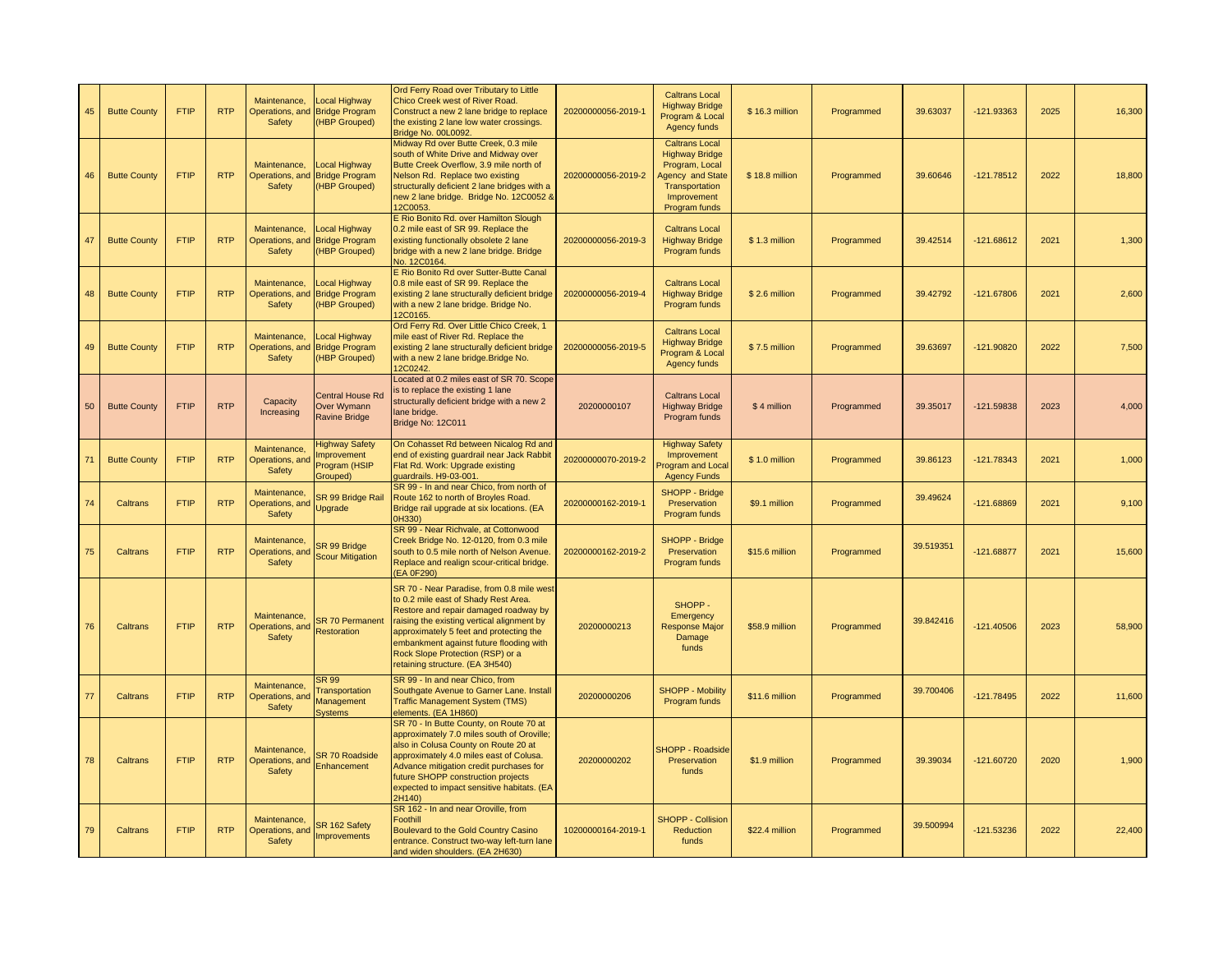| 80 | <b>Caltrans</b>                                  | <b>FTIP</b> | <b>RTP</b> | Maintenance,<br>Operations, and<br><b>Safety</b> | SR 32 Safety<br><b>Improvements</b> | SR 32 - In Chico, from West Sacramento<br>Avenue (East) to West Sacramento<br>Avenue<br>(West). Construct two roundabouts. (EA<br>2H240)                                                                                                                                                                                             | 10200000164-2019-2                  | <b>SHOPP - Collision</b><br><b>Reduction</b><br>funds                 | \$6.8 million    | Programmed | 39.732208 | $-121.86179$ | 2022 | 6,800  |
|----|--------------------------------------------------|-------------|------------|--------------------------------------------------|-------------------------------------|--------------------------------------------------------------------------------------------------------------------------------------------------------------------------------------------------------------------------------------------------------------------------------------------------------------------------------------|-------------------------------------|-----------------------------------------------------------------------|------------------|------------|-----------|--------------|------|--------|
| 81 | <b>Caltrans</b><br><b>REGIONALLY SIGNIFICANT</b> | <b>FTIP</b> | <b>RTP</b> | Safety                                           | SR 70 Passing                       | SR 70, from 0.1 mile south of Palermo<br>Road, to just north of Ophir Road/Pacific<br><b>Heights</b><br>Lanes (Segment 1) intersection. SHOPP Safety Only. Add<br>center turn lane and 8 foot shoulders. (EA<br>3H71U)                                                                                                               | 10200000176                         | <b>SHOPP</b><br>funds                                                 | \$32.72 million  | Programmed | 39.430826 | $-121.60511$ | 2020 | 32,720 |
| 82 | Caltrans                                         | <b>FTIP</b> | <b>RTP</b> | Capacity<br>Increasing                           | SR 70 Passing<br>Lanes (Segment 1)  | SR 70, from 0.1 mile south of Palermo<br>Road, to just north of Ophir Road/Pacific<br><b>Heights</b><br>intersection. Widen from 2 lanes to 4<br>lanes. (EA 3H71U). Capacity increasing<br>portion only.                                                                                                                             | 10200000176                         | Federal<br>Demonstration<br>Funds, STIP<br>Funds,<br>funds (RIP &IIP) | \$12.48 million  | Programmed | 39.430826 | $-121.60511$ | 2020 | 12,480 |
| 83 | <b>Caltrans</b><br><b>REGIONALLY SIGNIFICANT</b> | <b>FTIP</b> | <b>RTP</b> | Safety                                           | <b>SR 70 Passing</b>                | SR 70 near Oroville, from 0.2 mile north<br>of Cox Lane to 0.1 mile north of Palermo<br>Road/Welsh Road. Widen for two-way<br>Lanes (Segment 2) left-turn lane and standard shoulders, and<br>provide a roadside clear recovery zone.<br>(EA 3H72U)                                                                                  | 10200000177                         | <b>SHOPP</b><br>funds                                                 | \$36.86 million  | Programmed | 39.386025 | $-121.61117$ | 2021 | 36,860 |
| 84 | Caltrans                                         | <b>FTIP</b> | <b>RTP</b> | Capacity<br>Increasing                           | SR 70 Passing<br>Lanes (Segment 2)  | On SR 70, near Oroville, from 0.2 mile<br>north of Cox Lane to 0.1 mile north of<br>Palermo Road/Welsh Road. Widen from<br>2 lanes to 4 lanes. (EA 3H72U))                                                                                                                                                                           | 10200000177                         | Federal<br>Demonstration<br>Funds, STIP<br>Funds (RIP & IIP           | \$13.665 million | Programmed | 39.386025 | $-121.61117$ | 2021 | 13,665 |
| 85 | <b>Caltrans</b><br><b>REGIONALLY SIGNIFICANT</b> | <b>FTIP</b> | <b>RTP</b> | Safety                                           | SR 70 Passing                       | On Route 70 from 0.4 mile South or East<br>of Gridley Road to 0.3 mile South of<br>Lanes (Segment 3) Butte/Yuba County line. Widen from 2<br>lanes to 4 lanes. (EA 3H930 & 3F282)                                                                                                                                                    | 10200000205                         | <b>SHOPP</b><br>funds                                                 | \$44.068 million | Programmed | 39.30832  | $-121.59541$ | 2022 | 44,068 |
| 86 | Caltrans                                         | <b>FTIP</b> | <b>RTP</b> | Capacity<br>Increasing                           | SR 70 Passing                       | On SR 70 from 0.4 mile South or East of<br>Gridley Road to 0.3 mile South of<br>Lanes (Segment 3) Butte/Yuba County line. Widen from 2<br>lanes to 4 lanes. (EA 3F282)                                                                                                                                                               | 10200000205                         | <b>STIP</b><br>Funds (RIP & IIP)                                      | \$21.8 million   | Programmed | 39.30832  | $-121.59541$ | 2022 | 21,800 |
| 87 | Caltrans                                         | <b>FTIP</b> | <b>RTP</b> | Bicycle &<br>Pedestrian                          | SR 32 ADA Curb<br>Ramps             | SR 32 - In Chico, from Walnut Street to<br>Poplar Street. Upgrade Americans with<br>Disabilities Act (ADA) facilities. (EA<br>4F800)                                                                                                                                                                                                 | 20200000129                         | SHOPP-<br><b>Mandates Program</b><br>funds                            | \$5.4 million    | Programmed | 39.720062 | $-121.84510$ | 2020 | 5,400  |
| 88 | <b>Caltrans</b>                                  | <b>FTIP</b> | <b>RTP</b> | Maintenance<br>Operations, and<br><b>Safety</b>  | SR 32 Safety<br>Improvements        | SR 32 - Near Chico, from Gianella Road<br>to Muir Avenue. Install lighting, widen<br>shoulders, upgrade end treatments at<br>bridge approaches, and rehabilitate<br>culverts. (EA 4H880)                                                                                                                                             | CA-SAFE-SHOPP-2020                  | <b>SHOPP - Collision</b><br>Reduction<br>funds                        | \$21.9 million   | Programmed | 39.752459 | $-121.99146$ | 2022 | 21,900 |
| 89 | Caltrans                                         | <b>FTIP</b> | <b>RTP</b> | Maintenance,<br>Operations, and<br><b>Safety</b> | <b>SR 32 Pavement</b><br>Rehab      | SR 32 - In and near Chico, from Muir<br>Avenue to Route 99 (PM 5.0/10.2L/R).<br>Rehabilitate pavement, install signals and<br>lighting, upgrade Transportation<br>Management System (TMS) elements,<br>rehabilitate drainage systems, and<br>upgrade facilities to Americans with<br>Disabilities Act (ADA) standards. (EA<br>4H760) | CA-MAINT-SHOPP-<br>2020-1           | SHOPP - Roadway<br><b>Preservation funds</b>                          | \$33.2 million   | Programmed | 39.750757 | $-121.90385$ | 2025 | 33,200 |
| 90 | <b>Caltrans</b>                                  | <b>FTIP</b> | <b>RTP</b> | Maintenance,<br>Operations, and<br><b>Safety</b> | <b>SR 99 Pavement</b><br>Rehab      | SR 99 - In and near Gridley, from Hollis<br>Lane to north of Ford Avenue.<br>Rehabilitate pavement, upgrade<br><b>Transportation Management System</b><br>(TMS) elements, rehabilitate drainage<br>systems, and upgrade facilities to<br>Americans with Disabilities Act (ADA)<br>standards. (EA 1H140)                              | CA-MAINT-SHOPP-<br>2020-2           | SHOPP - Roadway<br><b>Preservation funds</b>                          | \$16.1 million   | Programmed | 39.347997 | $-121.68777$ | 2025 | 16,100 |
| 91 | Caltrans                                         | <b>FTIP</b> | <b>RTP</b> | Maintenance,<br>Operations, and<br>Safety        | SR 191 Permaner<br>Restoration      | SR 191 - In and near Paradise, from 0.3<br>mile south of Airport Road to 0.2 mile<br>north of Old Clark Road. Stabilize the fire<br>damaged cut slopes, widen shoulders to<br>create catchment area for rockfall debris.<br>and improve drainage systems. (EA<br>0J870)                                                              | CA-SAFE-SHOPP-2020<br>$\mathcal{P}$ | SHOPP-<br>Emergency<br><b>Response Major</b><br>Damage<br>funds       | \$12.5 million   | Programmed | 39.714415 | $-121.61158$ | 2021 | 12,500 |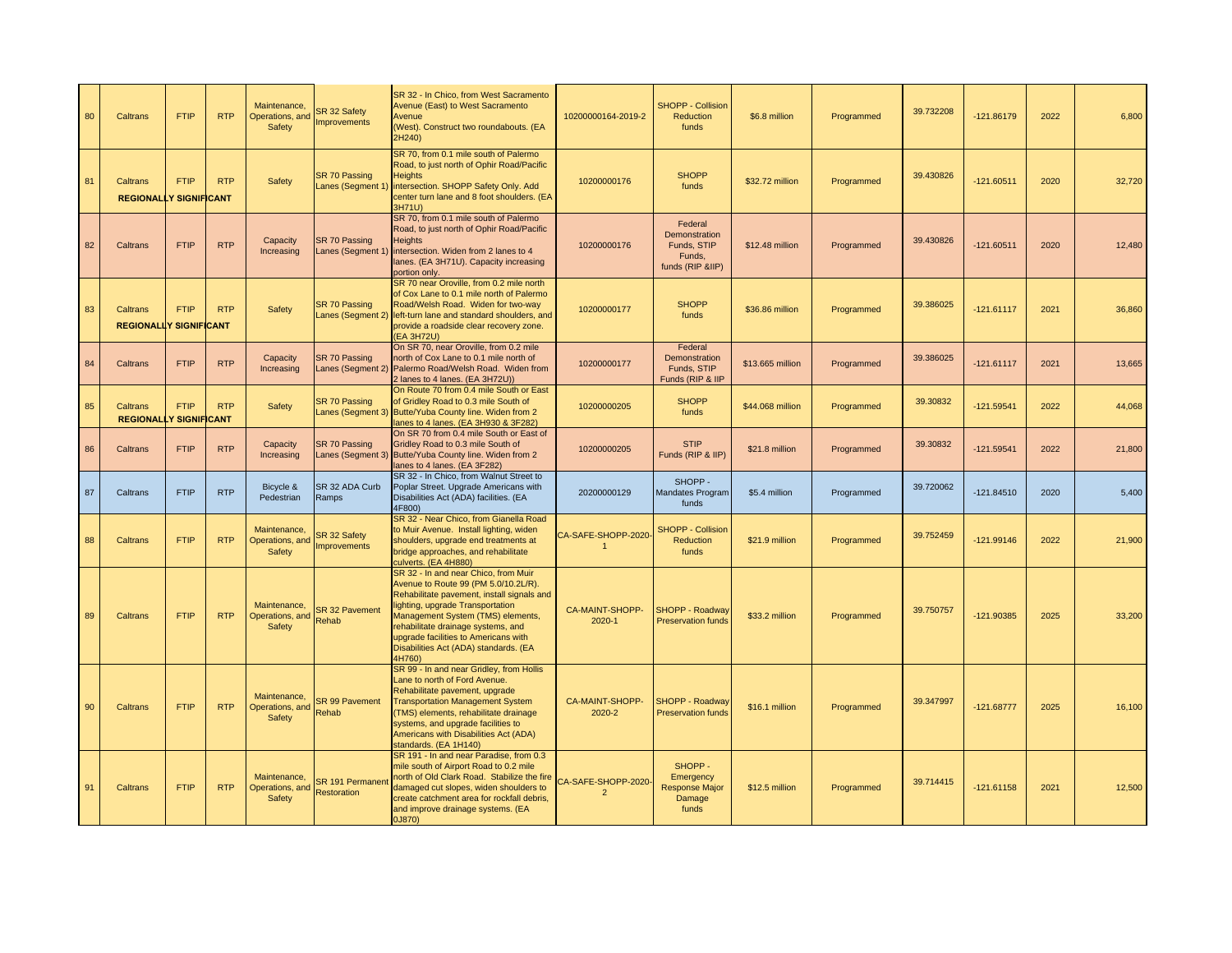| 92  | <b>Caltrans</b> | <b>FTIP</b> | <b>RTP</b> | Maintenance,<br>Operations, and<br>Safety        | <b>SR 32 Permanent</b><br>Restoration                                                                           | SR 32 - Near Forest Ranch, from 1.3<br>miles west to 1.1 miles west of Carpenter<br>Ridge Road. Stabilize embankment slope<br>rom recurring slipouts by constructing a<br>retaining wall, rehabilitating drainage<br>systems, and upgrading guardrail. (EA<br>0J700)                                            | CA-SAFE-SHOPP-2020<br>$\mathbf{R}$   | SHOPP-<br>Emergency<br><b>Response Major</b><br>Damage<br>funds                                                     | \$19.35 million | Programmed | 39.95889  | $-121.63728$ | 2022 | 19,350 |
|-----|-----------------|-------------|------------|--------------------------------------------------|-----------------------------------------------------------------------------------------------------------------|-----------------------------------------------------------------------------------------------------------------------------------------------------------------------------------------------------------------------------------------------------------------------------------------------------------------|--------------------------------------|---------------------------------------------------------------------------------------------------------------------|-----------------|------------|-----------|--------------|------|--------|
| 93  | Caltrans        | <b>FTIP</b> | <b>RTP</b> | Maintenance,<br>Operations, and<br>Safety        | <b>SR 70 Permanent</b><br>Restoration                                                                           | SR 70 - Near Pulga, from 0.7 mile east of<br>Pinkston Canyon Road/Big Bend Road to<br>1.7 miles west of North Fork Feather<br>River Bridge. Replace three culverts<br>damaged during the Camp Fire. (EA<br>0J720)                                                                                               | CA-SAFE-SHOPP-2020<br>$\overline{a}$ | SHOPP-<br>Emergency<br><b>Response Major</b><br>Damage<br>funds                                                     | \$6.73 million  | Programmed | 39.730574 | $-121.49428$ | 2022 | 6,730  |
| 96  | Chico           | <b>FTIP</b> | <b>RTP</b> | Bicycle &<br>Pedestrian                          | <b>Esplanade Corridor</b><br>Safety and<br><b>Accessibility</b><br>Improvement<br>Project                       | Project includes various non motorized<br>complete streets" improvements along<br>the Esplanade Corridor from W. 11th<br>Avenue to Memorial Avenue.<br>Improvements are both on Esplande and<br>Oleander.                                                                                                       | 20200000194                          | Congestion<br>Mitigation and Air<br>Quality Program,<br>Local Agency &<br>Active<br>Transportation                  | \$7.7 million   | Programmed | 39.73776  | $-121.84573$ | 2022 | 7,700  |
| 97  | Chico           | <b>FTIP</b> | <b>RTP</b> | Bicycle &<br>Pedestrian                          | Litte Chico Creek<br>Pedestrian /<br><b>Bicycle Bridge</b><br>Connection at<br><b>Community Park</b><br>Project | Just south of Humboldt Ave, west of State<br>Route 99. Project entails new bridge<br>connector over Little Chico Creek into the<br>north side of 20th Street Park.                                                                                                                                              | CH-BIKE-ATP-2020-1                   | Local Agency &<br>Active<br>Transportation<br>Program Funds                                                         | \$2.142 million | Programmed | 39.73430  | $-121.81723$ | 2023 | 2,142  |
| 98  | Chico           | <b>FTIP</b> | <b>RTP</b> | Bicycle &<br>Pedestrian                          | SR 99 Bikeway<br>Phase 4<br>Improvements                                                                        | Business Lane along the east side of SR<br>99 corridor to the Skyway northbound on-<br>ramp. Project is to construct a new Class<br>1 Bikeway Project                                                                                                                                                           | 20200000189                          | Congestion<br>Mitigation and Air<br>Quality Program,<br>Local Agency &<br>Active<br>Transportation                  | \$2.4 million   | Programmed | 39.71815  | $-121.80221$ | 2020 | 2,400  |
| 99  | Chico           | <b>FTIP</b> | <b>RTP</b> | Bicycle &<br>Pedestrian                          | SR 99 Corridor<br>Bikeway Phase 5 -<br>20th Street<br>Crossing                                                  | SR 99 Corridor Bikeway Project Phase 5<br>completes the gap adjacent to SR 99 from<br>Chico Mall across 20th Street to the south<br>end of Business Lane. Scope of project is<br>develop a new bicycle and pedestrian<br>crossing (bridge) over 20th Street in<br>Chico.                                        | 20200000117                          | Congestion<br>Mitigation and Air<br>Quality Program,<br>Local Agency &<br>Active<br>Transportation<br>Program Funds | \$15.5 million  | Programmed | 39.72726  | $-121.80608$ | 2023 | 15,500 |
| 107 | Chico           | <b>FTIP</b> | <b>RTP</b> | Capacity<br>Increasing                           | <b>Bruce Rd Bridge</b><br>Replacement<br>Project                                                                | In Chico 0.5 miles south of Humboldt Rd<br>on Bruce Road over Little Chico<br>Creek. Project includes replacement of an<br>existing 2-lane functionally obsolete<br>bridge with a new 4-lane bridge including<br>reconstruction of bridge approaches. New<br>bridge incorporates a class I bicycle<br>facility. | 20200000204                          | <b>Local Agency</b><br>funds & Future<br><b>Highway Bridge</b><br>Program Funds                                     | \$7.9 million   | Planned    | 39.73329  | $-121.78750$ | 2022 | 7,900  |
| 108 | Chico           | <b>FTIP</b> | <b>RTP</b> | Maintenance,<br>Operations, and<br>Safety        | Local Highway<br><b>Bridge Program</b><br>(HBP Grouped)                                                         | <b>City of Chico Bridge Preventive</b><br>Maintenance Program (BPMP)<br>Development. Staff time.                                                                                                                                                                                                                | 20200000056-2019-27                  | <b>Highway Bridge</b><br>Program & Local<br>Agency funds                                                            | \$0.015 million | Programmed | 39.72923  | $-121.83750$ | 2026 | 15     |
| 109 | Chico           | <b>FTIP</b> | <b>RTP</b> | Maintenance,<br>Operations, and<br>Safety        | Local Highway<br><b>Bridge Program</b><br>(HBP Grouped)                                                         | <b>Vallombrosa Ave. At Big Chico Creek</b><br>between 1st St and Memorial Way. Scope<br>of the work includes rock slope protection<br>(RSP) and scour mitigation.                                                                                                                                               | 20200000056-2019-28                  | <b>Highway Bridge</b><br>Program & Local<br>Agency funds                                                            | \$0.143 million | Programmed | 39.73210  | $-121.83797$ | 2026 | 143    |
| 110 | Chico           | <b>FTIP</b> | <b>RTP</b> | Maintenance,<br>Operations, and<br>Safety        | Local Highway<br><b>Bridge Program</b><br>(HBP Grouped)                                                         | Park Ave. At Little Chico Creek, 0.1 mile<br>north of 11th Street. Scope of the work<br>includes rock slope protection (RSP) and<br>scour mitigation.                                                                                                                                                           | 20200000056-2019-29                  | <b>Highway Bridge</b><br>Program & Local<br>Agency funds                                                            | \$0.114 million | Programmed | 39.72486  | -121.83337   | 2026 | 114    |
| 111 | Chico           | <b>FTIP</b> | <b>RTP</b> | Maintenance,<br>Operations, and<br>Safety        | Local Highway<br><b>Bridge Program</b><br>(HBP Grouped)                                                         | Warner St. At Big Chico Creek between<br>Ist St and Legion Ave. Scope of the worl<br>ncludes rock slope protection (RSP) and<br>scour mitigation, joint seal.                                                                                                                                                   | 20200000056-2019-30                  | <b>Highway Bridge</b><br>Program & Local<br>Agency funds                                                            | \$0.117 million | Programmed | 39.72888  | $-121.84829$ | 2026 | 117    |
| 112 | Chico           | <b>FTIP</b> | <b>RTP</b> | Maintenance,<br>Operations, and<br><b>Safety</b> | Local Highway<br><b>Bridge Program</b><br>(HBP Grouped)                                                         | Bruce Rd. At S Fork Dead Horse Slough<br>just north of State Route 32. Scope of the<br>work includes rock slope protection (RSP)<br>and scour mitigation.                                                                                                                                                       | 20200000056-2019-31                  | <b>Highway Bridge</b><br>Program & Local<br>Agency funds                                                            | \$0.084 million | Programmed | 39.74328  | $-121.79229$ | 2026 | 84     |
| 113 | Chico           | <b>FTIP</b> | <b>RTP</b> | Maintenance,<br>Operations, and<br>Safety        | Local Highway<br><b>Bridge Program</b><br>(HBP Grouped)                                                         | E 5TH Ave. At Lindo Channel, at E. Lindo<br>Ave. Scope of the work includes rock<br>slope protection (RSP), scour mitigation<br>and Methacrylate Deck treatment.                                                                                                                                                | 20200000056-2019-32                  | <b>Highway Bridge</b><br>Program & Local<br>Agency funds                                                            | \$0.158 million | Programmed | 39.75327  | -121.82921   | 2026 | 158    |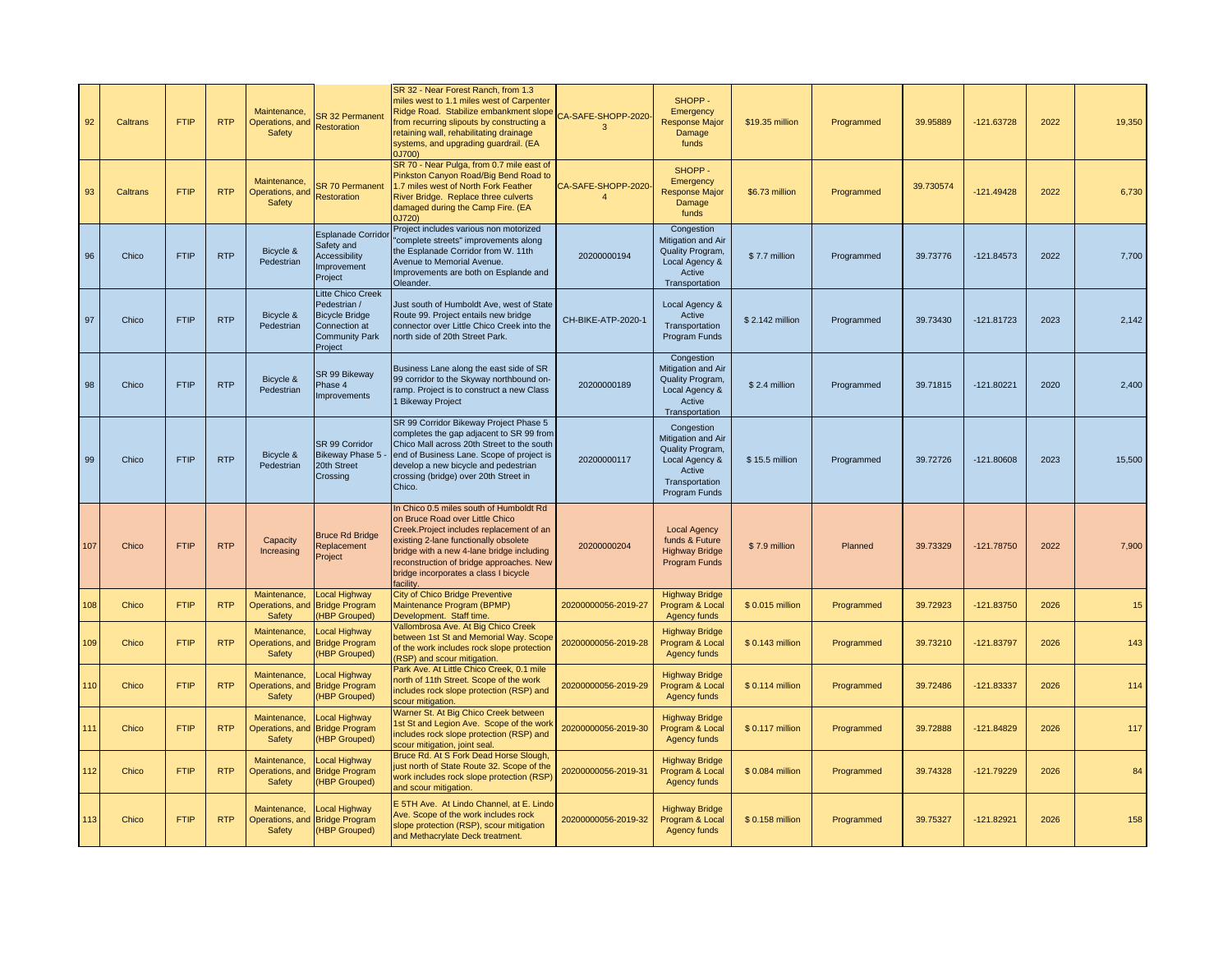| 114 | Chico | <b>FTIP</b> | <b>RTP</b> | Maintenance,<br>Operations, and<br>Safety        | Local Highway<br><b>Bridge Program</b><br>(HBP Grouped)                 | Cypress St. At Little Chico Creek between<br>Humboldt Ave and 12th St. Scope of the<br>work includes rock slope protection<br>(RSP), scour mitigation and Methacrylate<br>Deck treatment.     | 20200000056-2019-33 | <b>Highway Bridge</b><br>Program & Local<br>Agency funds                         | \$0.140 million | Programmed | 39.72727 | $-121.82755$ | 2026 | 140   |
|-----|-------|-------------|------------|--------------------------------------------------|-------------------------------------------------------------------------|-----------------------------------------------------------------------------------------------------------------------------------------------------------------------------------------------|---------------------|----------------------------------------------------------------------------------|-----------------|------------|----------|--------------|------|-------|
| 115 | Chico | <b>FTIP</b> | <b>RTP</b> | Maintenance.<br>Operations, and<br>Safety        | Local Highway<br><b>Bridge Program</b><br><b>HBP Grouped)</b>           | Main St. At Big Chico Creek, 0.15 mile<br>north of 2nd St. Scope of work includes<br>joint seals.                                                                                             | 20200000056-2019-34 | <b>Highway Bridge</b><br>Program & Local<br>Agency funds                         | \$0.036 million | Programmed | 39.73199 | $-121.84198$ | 2026 | 36    |
| 116 | Chico | <b>FTIP</b> | <b>RTP</b> | Maintenance.<br>Operations, and<br>Safety        | Local Highway<br><b>Bridge Program</b><br>(HBP Grouped)                 | Mangrove Ave. At Lindo Channel betweer<br>10th and Cohasset. Scope of work<br>includes spall reparir joint seal and<br>Methacrylate Deck treatment.                                           | 20200000056-2019-35 | <b>Highway Bridge</b><br>Program & Local<br>Agency funds                         | \$0.163 million | Programmed | 39.75096 | $-121.84469$ | 2026 | 163   |
| 117 | Chico | <b>FTIP</b> | <b>RTP</b> | Maintenance.<br>Operations, and<br>Safety        | Local Highway<br><b>Bridge Program</b><br>(HBP Grouped)                 | Walnut St. At Little Chico Creek between<br>Dayton Rd and 9th St. Scope of the work<br>includes rock slope protection (RSP),<br>scour mitigation and Methacrylate Deck<br>reatment.           | 20200000056-2019-36 | <b>Highway Bridge</b><br>Program & Local<br>Agency funds                         | \$0.131 million | Programmed | 39.71841 | $-121.84340$ | 2026 | 131   |
| 118 | Chico | <b>FTIP</b> | <b>RTP</b> | Maintenance,<br>Operations, and<br>Safety        | Local Highway<br><b>Bridge Program</b><br>(HBP Grouped)                 | Midway Rd. At Comanche Creek 0.1 mile<br>south of Park Ave. Scope of work<br>includes Methacrylate Deck treatment and<br>spall repairs.                                                       | 20200000056-2019-37 | <b>Highway Bridge</b><br>Program & Local<br>Agency funds                         | \$0.063 million | Programmed | 39.71324 | $-121.81345$ | 2026 | 63    |
| 119 | Chico | <b>FTIP</b> | <b>RTP</b> | Maintenance.<br>Operations, and<br>Safety        | <b>Local Highway</b><br><b>Bridge Program</b><br>(HBP Grouped)          | Longfellow Ave. At Lindo Channel<br>between 1st and Manzanita. Scope of<br>work includes Methacrylate Deck<br>treatment.                                                                      | 20200000056-2019-38 | <b>Highway Bridge</b><br>Program & Local<br>Agency funds                         | \$0.069 million | Programmed | 39.75270 | $-121.82465$ | 2026 | 69    |
| 120 | Chico | <b>FTIP</b> | <b>RTP</b> | Maintenance,<br>Operations, and<br>Safety        | Local Highway<br><b>Bridge Program</b><br><b>HBP Grouped)</b>           | Bruce Rd. At Little Chico Creek, 0.5 mile<br>south of Humboldt Rd. Scope of work<br>includes Methacrylate Deck treatment.                                                                     | 20200000056-2019-40 | <b>Highway Bridge</b><br>Program & Local<br><b>Agency funds</b>                  | \$0.024 million | Programmed | 39.73326 | $-121.78729$ | 2026 | 24    |
| 121 | Chico | <b>FTIP</b> | <b>RTP</b> | Maintenance,<br>Operations, and<br>Safety        | <b>Local Highway</b><br><b>Bridge Program</b><br>(HBP Grouped)          | Skyway Av. At Little Chico-Butte CR DV<br>CH, 0.4 mile northwest of Humbug Rd.<br>Scope of work includes Methacrylate<br>Deck treatment.                                                      | 20200000056-2019-41 | <b>Highway Bridge</b><br>Program & Local<br>Agency funds                         | \$0.056 million | Programmed | 39.71318 | $-121.78139$ | 2028 | 56    |
| 122 | Chico | <b>FTIP</b> | <b>RTP</b> | Maintenance,<br>Operations, and<br>Safety        | Local Highway<br><b>Bridge Program</b><br><b>HBP Grouped)</b>           | Forest Ave. At Little Chico Creek, just<br>south of Humboldt Rd. Scope of work<br>includes Methacrylate Deck treatment.                                                                       | 20200000056-2019-42 | <b>Highway Bridge</b><br>Program & Local<br><b>Agency funds</b>                  | \$0.077 million | Programmed | 39.73746 | $-121.80437$ | 2028 | 77    |
| 123 | Chico | <b>FTIP</b> | <b>RTP</b> | Maintenance,<br>Operations, and<br>Safety        | Local Highway<br><b>Bridge Program</b><br><b>HBP Grouped)</b>           | Manzanita Ave. At Lindo Channel<br>between East Ave & Hooker Oak. Scope<br>of work includes Methacrylate Deck<br>treatment.                                                                   | 20200000056-2019-43 | <b>Highway Bridge</b><br>Program & Local<br>Agency funds                         | \$0.081 million | Programmed | 39.76038 | $-121.80156$ | 2028 | 81    |
| 124 | Chico | <b>FTIP</b> | <b>RTP</b> | Maintenance,<br>Operations, and<br>Safety        | <b>Local Highway</b><br><b>Bridge Program</b><br><b>HBP Grouped)</b>    | Mill St. At Little Chico Creek, 0.1 mile<br>north of 12th St. Scope of work includes<br>Methacrylate Deck treatment.                                                                          | 20200000056-2019-44 | <b>Highway Bridge</b><br>Program & Local<br><b>Agency funds</b>                  | \$0.018 million | Programmed | 39.72824 | $-121.82581$ | 2028 | 18    |
| 125 | Chico | <b>FTIP</b> | <b>RTP</b> | Maintenance,<br>Safety                           | Local Highway<br>Operations, and Bridge Program<br>(HBP Grouped)        | Manzanita Ave. At Big Chico Creek<br>between Vallombrosa and Centenial.<br>Scope of work includes Methacrylate<br>Deck treatment.                                                             | 20200000056-2019-45 | <b>Highway Bridge</b><br>Program & Local<br>Agency funds                         | \$0.053 million | Programmed | 39.75824 | $-121.79585$ | 2028 | 53    |
| 126 | Chico | <b>FTIP</b> | <b>RTP</b> | Maintenance,<br>Operations, and<br>Safety        | Local Highway<br><b>Bridge Program</b><br><b>HBP Grouped)</b>           | Cohasset Rd. At Sycamore Creek<br>Tributary, 0.7 mile north of Eaton Rd.<br>Scope of repairs includes joint seals.                                                                            | 20200000056-2019-46 | <b>Highway Bridge</b><br>Program & Local<br>Agency funds                         | \$0.075 million | Programmed | 39.78669 | $-121.84395$ | 2028 | 75    |
| 127 | Chico | <b>FTIP</b> | <b>RTP</b> | Maintenance.<br>Safety                           | <b>Local Highway</b><br>Operations, and Bridge Program<br>(HBP Grouped) | Broadway St. At Little Chico Creek just<br>south of 9th St. Scope of work includes<br>AC deck removal Methacrylate Deck<br>treatment, wingwall and backwall repairs.                          | 20200000056-2019-47 | <b>Highway Bridge</b><br>Program & Local<br>Agency funds                         | \$0.256 million | Programmed | 39.72427 | $-121.83517$ | 2028 | 256   |
| 128 | Chico | <b>FTIP</b> | <b>RTP</b> | Maintenance,<br>Operations, and<br>Safety        | Local Highway<br><b>Bridge Program</b><br>(HBP Grouped)                 | Pine St. At Little Chico Creek between<br>Humboldt Ave and 12th St. Scope of work<br>includes Methacrylate Deck treatment.                                                                    | 20200000056-2019-48 | <b>Highway Bridge</b><br>Program & Local<br>Agency funds                         | \$0.031 million | Programmed | 39.72707 | $-121.82874$ | 2028 | 31    |
| 129 | Chico | <b>FTIP</b> | <b>RTP</b> | Maintenance,<br>Operations, and<br><b>Safety</b> | Local Highway<br><b>Bridge Program</b><br><b>HBP Grouped)</b>           | Chestnut St. At Little Chico Creek at W.<br>9th St. Scope of work includes<br>Methacrylate Deck treatment.                                                                                    | 20200000056-2019-49 | <b>Highway Bridge</b><br>Program & Local<br>Agency funds                         | \$0.041 million | Programmed | 39.72275 | -121.83830   | 2028 | 41    |
| 130 | Chico | <b>FTIP</b> | <b>RTP</b> | Maintenance.<br>Operations, and<br>Safety        | <b>Highway Safety</b><br>mprovement<br>Program (HSIP<br>Grouped)        | At the intersection at SR-99 NB On-Off<br>Ramps/ Eaton Road / Hicks Lane. Scope<br>is to construct a 5-leg roundabout<br>intersection with adequate bike and<br>pedestrian access. H8-03-003: | 20200000070-2019-3  | <b>Highway Safety</b><br>Improvement<br>Program and Local<br><b>Agency Funds</b> | \$5.8 million   | Programmed | 39.77442 | $-121.87325$ | 2021 | 5,800 |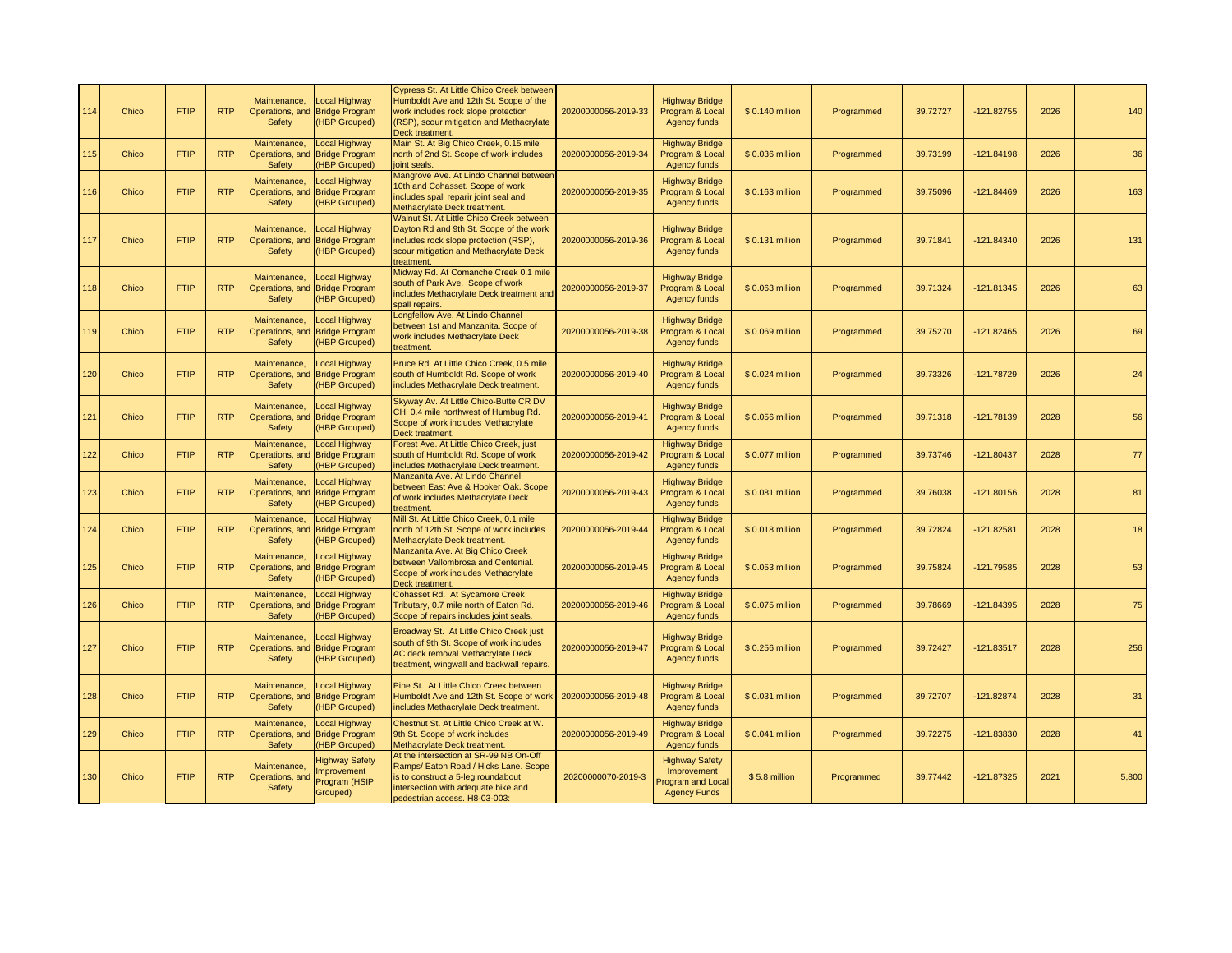| 131 | Chico    | <b>FTIP</b> | <b>RTP</b> | Maintenance.<br>Operations, and<br>Safety | <b>Highway Safety</b><br><b>Improvement</b><br>Program (HSIP<br>Grouped)                                        | Citywide systemic safety improvements<br>including installation of improved signal<br>hardware and countdown heads at<br>signalized intersections, pedestrian<br>crossings at uncontrolled locations, and<br>upgraded intersection pavement markings<br>at non-signalized intersections.                                                                                                                                                                                                                                                     | 20200000070-2019-4  | <b>Highway Safety</b><br>Improvement<br>Program and Local<br><b>Agency Funds</b>                                                                              | \$1.6 million   | Programmed | 39.72222 | $-121.84758$ | 2020 | 1,600 |
|-----|----------|-------------|------------|-------------------------------------------|-----------------------------------------------------------------------------------------------------------------|----------------------------------------------------------------------------------------------------------------------------------------------------------------------------------------------------------------------------------------------------------------------------------------------------------------------------------------------------------------------------------------------------------------------------------------------------------------------------------------------------------------------------------------------|---------------------|---------------------------------------------------------------------------------------------------------------------------------------------------------------|-----------------|------------|----------|--------------|------|-------|
| 132 | Chico    | <b>FTIP</b> | <b>RTP</b> | Maintenance,<br>Operations, and<br>Safety | Local Highway<br><b>Bridge Program</b><br>(HBP Grouped)                                                         | Ivy St. Over Little Chico Creek between<br>9th & 11th Streets. Rehabilitate and wider<br>the existing 2 lane bridge to a full width 2<br>lanes with shoulders. Bridge No. 12C0279                                                                                                                                                                                                                                                                                                                                                            | 20200000056-2019-24 | <b>Highway Bridge</b><br>Program & Local<br>Agency funds                                                                                                      | \$2.1 million   | Programmed | 39.72044 | $-121.83902$ | 2026 | 2,100 |
| 133 | Chico    | <b>FTIP</b> | <b>RTP</b> | Maintenance,<br>Operations, and<br>Safety | Local Highway<br><b>Bridge Program</b><br>(HBP Grouped)                                                         | Pomona Rd. Over Little Chico Creek, 0.4<br>mile south east of Miller Ave. Replace the<br>existing 2 lane bridge, without adding lane<br>capacity. Bridge No. 12C0328, Project<br>#5037(024), 5037(036)                                                                                                                                                                                                                                                                                                                                       | 20200000056-2019-25 | <b>Highway Bridge</b><br>Program funds                                                                                                                        | \$4.2 million   | Programmed | 39.71628 | $-121.84532$ | 2024 | 4,200 |
| 134 | Chico    | <b>FTIP</b> | <b>RTP</b> | Maintenance,<br>Operations, and<br>Safety | Local Highway<br><b>Bridge Program</b><br>(HBP Grouped)                                                         | Salem Street, Over Little Chico Creek, 0.1<br>mile north of 10th St. Rehabilitate<br>functionally obsolete 2 lane bridge. No<br>Added Lane capacity. Bridge No.<br>12C0336.)                                                                                                                                                                                                                                                                                                                                                                 | 20200000056-2019-26 | <b>Highway Bridge</b><br>Program funds                                                                                                                        | \$4.3 million   | Programmed | 39.72387 | $-121.83630$ | 2024 | 4,300 |
| 135 | Chico    | <b>FTIP</b> | <b>RTP</b> | Capacity<br>Increasing                    | Guynn Rd over<br><b>Lindo Channel</b><br><b>Bridge Project</b>                                                  | Project is located just north of W Lindo<br>Ave. Replace the existing 1 lane<br>structurally deficient bridge with a new 2<br>lane bridge. Bridge No 12C0066                                                                                                                                                                                                                                                                                                                                                                                 | 20200000108         | <b>Highway Bridge</b><br>Program funds                                                                                                                        | \$5.3 million   | Programmed | 39.74358 | $-121.87591$ | 2024 | 5,300 |
| 189 | Gridley  | <b>FTIP</b> | <b>RTP</b> | Bicycle &<br>Pedestrian                   | <b>Central Gridley</b><br>Pedestrian<br>Connectivity and<br><b>Equal Access</b><br>Project                      | Install ADA curb ramps and detectable<br>warning surfaces, close sidewalk gaps,<br>and striping crosswalks along<br>Sycamore, Magnolia, Indiana, and<br>Vermont streets in the central blocks of<br>Gridley.                                                                                                                                                                                                                                                                                                                                 | 20200000215         | Congestion<br>Mitigation and Air<br>Quality Program,<br><b>Local Agency</b><br>Funds & Future<br>Active<br>Transportation<br>Program Funds                    | \$1.5 million   | Programmed | 39.36464 | $-121.69650$ | 2023 | 1,500 |
| 190 | Gridley  | <b>FTIP</b> | <b>RTP</b> | Bicycle &<br>Pedestrian                   | Gridley Bike &<br>Pedestrian SR 99<br><b>Corridor Facility</b><br>Project                                       | In the City of Gridley, improvements<br>entails installing ADA curb ramps and<br>detectable warning surfaces, striping<br>crosswalks, and class I bike path along<br>State Route 99 from Township Road to<br>Archer Avenue.                                                                                                                                                                                                                                                                                                                  | 20200000216         | Congestion<br>Mitigation and Air<br>Quality Program,<br><b>Local Agency</b><br>Funds & Future<br>Active<br>Transportation<br>Program Funds                    | \$2.16 million  | Programmed | 39.34768 | $-121.68788$ | 2027 | 2.160 |
| 193 | Oroville | <b>FTIP</b> | <b>RTP</b> | Bicycle &<br>Pedestrian                   | <b>SR 162</b><br>Pedestrian/Bicycle<br><b>Disabled Mobility</b><br>and Safety<br><b>Improvements</b><br>Project | Hwy 162 in Oroville, CA between Feather<br>River Boulevard and Foothill Boulevard.<br>The project includes a comprehensive set<br>of active transportation infrastructure<br>connectivity and safety improvements.                                                                                                                                                                                                                                                                                                                           | 20200000199         | Congestion<br>Mitigation and Air<br><b>Quality Program</b><br>and Active<br>Transportation<br>Program funds                                                   | \$3.951 million | Programmed | 39.50668 | $-121.54565$ | 2024 | 3,951 |
| 221 | Paradise | <b>FTIP</b> | <b>RTP</b> | Bicycle &<br>Pedestrian                   | <b>Oliver Curve Class</b><br>Phase I Project                                                                    | Oliver Road between Skyway and Valley<br>View Drive (approx 0.39 miles). Along<br>Oliver Road, construct a grade separated,<br>Class I, bike-ped facility along the west<br>side of Oliver Road within the project<br>limits. This project is a proactive safety<br>effort to protect bicyclists and pedestrians<br>along a heavily traveled corridor around a<br>horizontal curve. In this location, the many<br>daily bicyclists and pedestrians are forced<br>to walk the edge line, causing vehicles to<br>swerve into oncoming traffic. | 20200000221         | Congestion<br>Mitigation and Air<br>Quality Program,<br><b>Local Agency</b><br>Funds & Future<br>Active<br>Transportation<br>Program Funds<br>Not Yet Secured | \$4.975 million | Planned    | 39.76334 | $-121.62662$ | 2030 | 4,975 |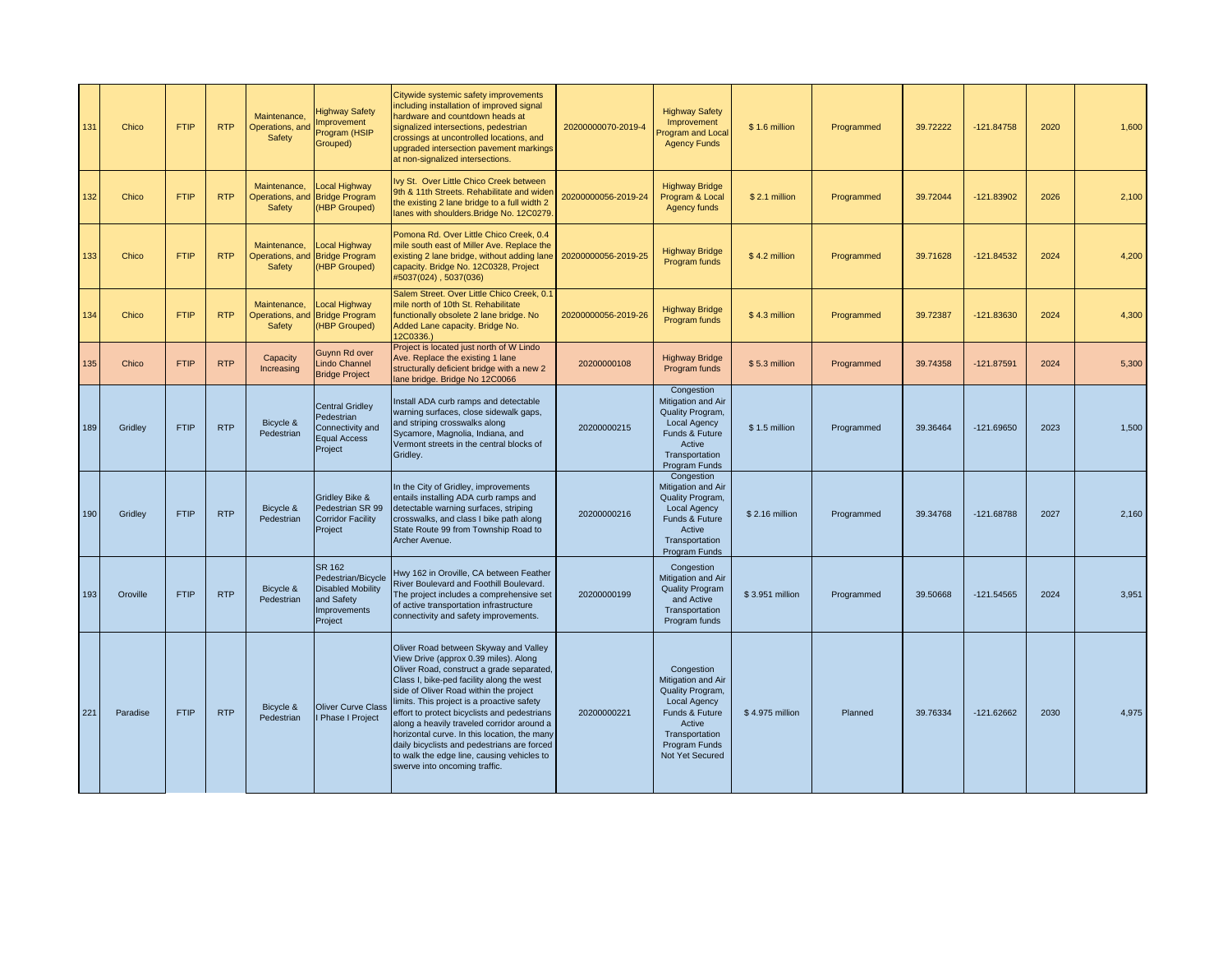| 222 | Paradise | <b>FTIP</b> | <b>RTP</b> | Bicycle &<br>Pedestrian                   | Paradise ATP<br><b>Gateway Project</b>                           | Neal Road between Town Limits and<br>Skyway (1.62 miles), Skyway between<br>Neal Road and Pearson Road (0.9 miles).<br>Along Neal Road, construct a grade<br>separated, Class I, bike-ped facility along<br>the west side of Neal Road within the<br>project limits. This component will tie into<br>project will tie into Butte County Class II<br>Bike Lanes which terminate at Town<br>Limits, bringing both novice and<br>experienced bicyclists and pedestrians to<br>existing the 5-mile Class I facility at the<br>Neal/Skyway intersection. Along Skyway,<br>infill all missing sidewalks to connect to<br>area resources and government facilities. | 20200000220          | Congestion<br>Mitigation and Air<br>Quality Program,<br><b>Local Agency</b><br>Funds & Future<br>Active<br>Transportation<br>Program Funds<br>Not Yet Secured | \$8.525 million | Planned       | 39.73046 | $-121.65223$ | 2030 | 8,525 |
|-----|----------|-------------|------------|-------------------------------------------|------------------------------------------------------------------|--------------------------------------------------------------------------------------------------------------------------------------------------------------------------------------------------------------------------------------------------------------------------------------------------------------------------------------------------------------------------------------------------------------------------------------------------------------------------------------------------------------------------------------------------------------------------------------------------------------------------------------------------------------|----------------------|---------------------------------------------------------------------------------------------------------------------------------------------------------------|-----------------|---------------|----------|--------------|------|-------|
| 223 | Paradise | <b>FTIP</b> | <b>RTP</b> | Bicycle &<br>Pedestrian                   | Pentz Road<br><b>Trailway Phase II</b><br>Project                | Pentz Road between Pearson Rd and<br>Bille Road (1.63 miles), Pentz Road<br>between Wagstaff Road and Skyway<br>(1.56 miles). Scope of the project is to<br>construct a grade separated, Class I, bike-<br>ped facility along the west side of Pentz<br>Road within the project limits. This project<br>will tie into funded improvements between<br>Bille Road and Wagstaff Road, scheduled<br>for completion summer 2019. (PE<br>Programmed in FTIP)                                                                                                                                                                                                       | 20200000219          | Congestion<br>Mitigation and Air<br>Quality Program,<br><b>Local Agency</b><br>Funds & Future<br>Active<br>Transportation<br>Program Funds<br>Not Yet Secured | \$9.97 million  | Unconstrained | 39.75814 | $-121.57232$ | 2030 | 9,970 |
| 224 | Paradise | <b>FTIP</b> | <b>RTP</b> | Maintenance,<br>Operations, and<br>Safety | <b>Highway Safety</b><br>mprovement<br>Program (HSIP<br>Grouped) | Bille Road & Sawmill Road. One of<br>sixteen stop-controlled intersections at<br>various locations. Scope of Work is to<br>systemically improve minor street<br>approaches with a combination of splitter<br>islands, additional intersection<br>warning/regulatory signs, improved<br>pavement markings, and improved sight<br>triangles. H9-03-012                                                                                                                                                                                                                                                                                                         | 20200000070-2019-6-1 | <b>Highway Safety</b><br>Improvement<br>Program and Local<br><b>Agency Funds</b>                                                                              | \$0.077 million | Programmed    | 39.77047 | $-121.58890$ | 2025 |       |
| 225 | Paradise | <b>FTIP</b> | <b>RTP</b> | Maintenance,<br>Operations, and<br>Safety | <b>Highway Safety</b><br>mprovement<br>Program (HSIP<br>Grouped) | Black Olive Drive & Foster Road. Two of<br>sixteen stop-controlled intersections at<br>various locations. Scope of Work is to<br>systemically improve minor street<br>approaches with a combination of splitter<br>islands, additional intersection<br>warning/regulatory signs, improved<br>pavement markings, and improved sight<br>triangles. H9-03-012                                                                                                                                                                                                                                                                                                   | 20200000070-2019-6-2 | <b>Highway Safety</b><br>Improvement<br>Program and Local<br><b>Agency Funds</b>                                                                              | \$0.077 million | Programmed    | 39.75112 | $-121.62662$ | 2025 | 77    |
| 226 | Paradise | <b>FTIP</b> | <b>RTP</b> | Maintenance,<br>Operations, and<br>Safety | <b>Highway Safety</b><br>mprovement<br>Program (HSIP<br>Grouped) | Buschmann Road & Foster Road. Three<br>of sixteen stop-controlled intersections at<br>various locations. Scope of Work is to<br>systemically improve minor street<br>approaches with a combination of splitter<br>islands, additional intersection<br>warning/regulatory signs, improved<br>pavement markings, and improved sight<br>triangles. H9-03-012                                                                                                                                                                                                                                                                                                    | 20200000070-2019-6-3 | <b>Highway Safety</b><br>Improvement<br>Program and Local<br><b>Agency Funds</b>                                                                              | \$0.077 million | Programmed    | 39.74855 | $-121.62662$ | 2025 | 77    |
| 227 | Paradise | <b>FTIP</b> | <b>RTP</b> | Maintenance,<br>Operations, and<br>Safety | <b>Highway Safety</b><br>mprovement<br>Program (HSIP<br>Grouped) | Elliott Road & Almond Street. Four of<br>sixteen stop-controlled intersections at<br>various locations. Scope of Work is to<br>systemically improve minor street<br>approaches with a combination of splitter<br>islands, additional intersection<br>warning/regulatory signs, improved<br>pavement markings, and improved sight<br>triangles. H9-03-012                                                                                                                                                                                                                                                                                                     | 20200000070-2019-6-4 | <b>Highway Safety</b><br>Improvement<br>Program and Local<br><b>Agency Funds</b>                                                                              | \$0.077 million | Programmed    | 39.75950 | $-121.62189$ | 2025 | 77    |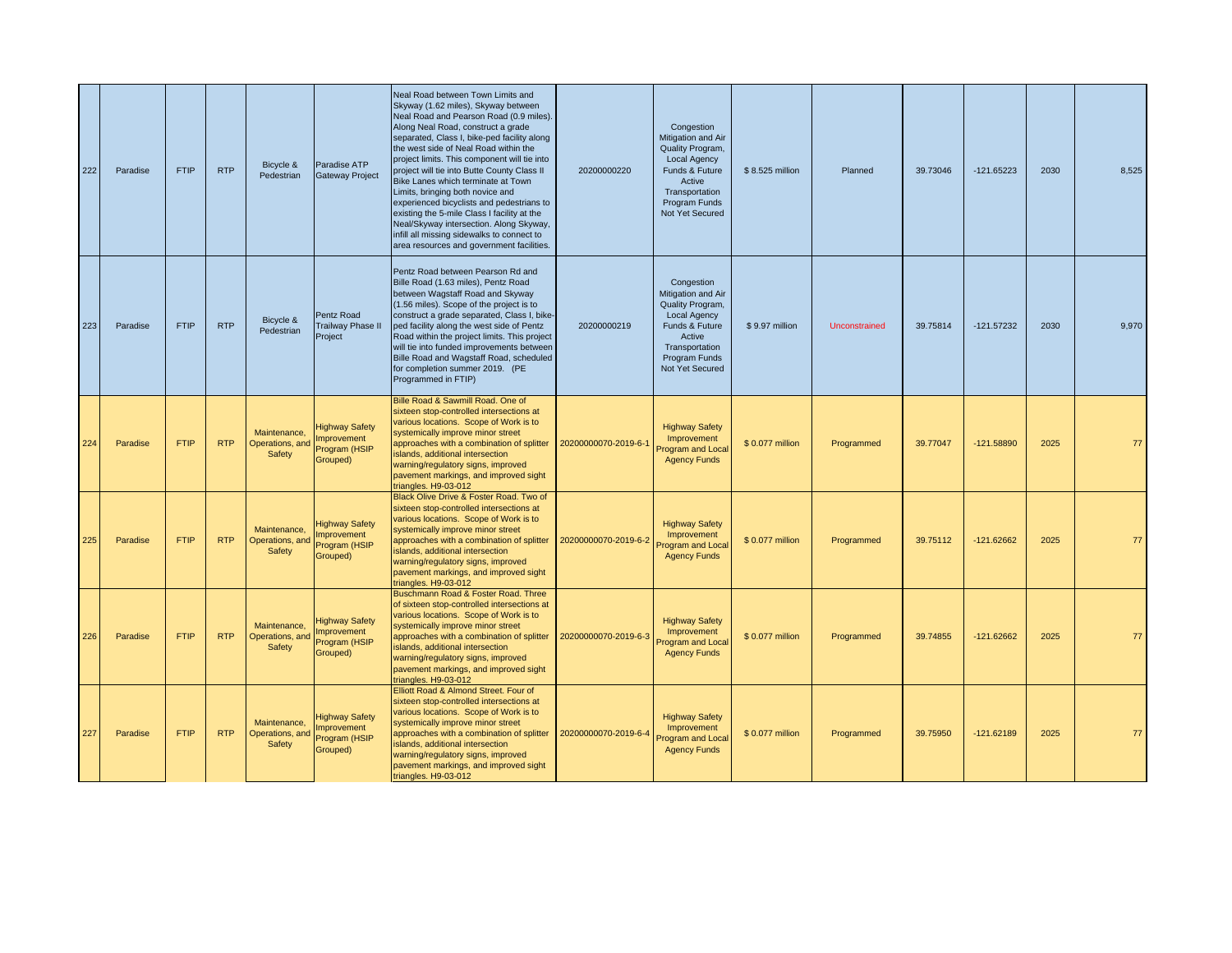| 228 | Paradise | <b>FTIP</b> | <b>RTP</b> | Maintenance,<br>Operations, and<br>Safety | <b>Highway Safety</b><br><b>Improvement</b><br>Program (HSIP<br>Grouped) | Scottwood Road & Buschmann Road.<br>Five of sixteen stop-controlled<br>ntersections at various locations. Scope<br>of Work is to systemically improve minor<br>street approaches with a combination of<br>splitter islands, additional intersection<br>warning/regulatory signs, improved<br>pavement markings, and improved sight<br>triangles. H9-03-012 | 20200000070-2019-6-5  | <b>Highway Safety</b><br>Improvement<br>rogram and Local<br><b>Agency Funds</b>  | \$0.077 million | Programmed | 39.74856 | -121.621930   | 2025 | 77 |
|-----|----------|-------------|------------|-------------------------------------------|--------------------------------------------------------------------------|------------------------------------------------------------------------------------------------------------------------------------------------------------------------------------------------------------------------------------------------------------------------------------------------------------------------------------------------------------|-----------------------|----------------------------------------------------------------------------------|-----------------|------------|----------|---------------|------|----|
| 229 | Paradise | <b>FTIP</b> | <b>RTP</b> | Maintenance,<br>Operations, and<br>Safety | lighway Safety<br>mprovement<br>Program (HSIP<br>Grouped)                | Pentz Road & Skyway. Six of sixteen stop<br>controlled intersections at various<br>locations. Scope of Work is to<br>systemically improve minor street<br>approaches with a combination of splitter<br>islands, additional intersection<br>warning/regulatory signs, improved<br>pavement markings, and improved sight<br>triangles. H9-03-012             | 20200000070-2019-6-6  | <b>Highway Safety</b><br>Improvement<br>rogram and Local<br><b>Agency Funds</b>  | \$0.077 million | Programmed | 39.80045 | -121.580869   | 2025 | 77 |
| 230 | Paradise | <b>FTIP</b> | <b>RTP</b> | Maintenance,<br>Operations, and<br>Safety | <b>Highway Safety</b><br><b>Improvement</b><br>Program (HSIP<br>Grouped) | Pentz Road & Stearns Road. Seven of<br>sixteen stop-controlled intersections at<br>various locations. Scope of Work is to<br>systemically improve minor street<br>approaches with a combination of splitter<br>islands, additional intersection<br>warning/regulatory signs, improved<br>pavement markings, and improved sight<br>triangles. H9-03-012     | 20200000070-2019-6-7  | <b>Highway Safety</b><br>Improvement<br>Program and Local<br><b>Agency Funds</b> | \$0.077 million | Programmed | 39.74120 | $-121.57272$  | 2025 | 77 |
| 231 | Paradise | <b>FTIP</b> | <b>RTP</b> | Maintenance,<br>Operations, and<br>Safety | <b>Highway Safety</b><br>mprovement<br>Program (HSIP<br>Grouped)         | Neal Road & Circlewood Drive. Eight of<br>sixteen stop-controlled intersections at<br>various locations. Scope of Work is to<br>systemically improve minor street<br>approaches with a combination of splitter<br>islands, additional intersection<br>warning/regulatory signs, improved<br>pavement markings, and improved sight<br>triangles. H9-03-012  | 20200000070-2019-6-8  | <b>Highway Safety</b><br>Improvement<br>Program and Local<br><b>Agency Funds</b> | \$0.077 million | Programmed | 39.74544 | -121.638256   | 2025 | 77 |
| 232 | Paradise | <b>FTIP</b> | <b>RTP</b> | Maintenance.<br>Operations, and<br>Safety | <b>Highway Safety</b><br>mprovement<br>Program (HSIP<br>Grouped)         | Neal Road & Grinding Rock Road. Nine of<br>sixteen stop-controlled intersections at<br>various locations. Scope of Work is to<br>systemically improve minor street<br>approaches with a combination of splitter<br>islands, additional intersection<br>warning/regulatory signs, improved<br>pavement markings, and improved sight<br>triangles. H9-03-012 | 20200000070-2019-6-9  | <b>Highway Safety</b><br>Improvement<br>rogram and Local<br><b>Agency Funds</b>  | \$0.077 million | Programmed | 39.73281 | $-121.650966$ | 2025 | 77 |
| 233 | Paradise | <b>FTIP</b> | <b>RTP</b> | Maintenance,<br>Operations, and<br>Safety | <b>Highway Safety</b><br><b>Improvement</b><br>Program (HSIP<br>Grouped) | Neal Road & Roe Road. Ten of sixteen<br>stop-controlled intersections at various<br>locations. Scope of Work is to<br>systemically improve minor street<br>approaches with a combination of splitter<br>islands, additional intersection<br>warning/regulatory signs, improved<br>pavement markings, and improved sight<br>triangles. H9-03-012            | 20200000070-2019-6-10 | <b>Highway Safety</b><br>Improvement<br>Program and Local<br><b>Agency Funds</b> | \$0.077 million | Programmed | 39.73699 | $-121.64881$  | 2025 | 77 |
| 234 | Paradise | <b>FTIP</b> | <b>RTP</b> | Maintenance,<br>Operations, and<br>Safety | <b>Highway Safety</b><br><b>Improvement</b><br>Program (HSIP<br>Grouped) | Neal Road & Starlight Court. Eleven of<br>sixteen stop-controlled intersections at<br>various locations. Scope of Work is to<br>systemically improve minor street<br>approaches with a combination of splitter<br>slands, additional intersection<br>warning/regulatory signs, improved<br>pavement markings, and improved sight<br>triangles. H9-03-012   | 20200000070-2019-6-11 | <b>Highway Safety</b><br>Improvement<br>rogram and Local<br><b>Agency Funds</b>  | \$0.077 million | Programmed | 39.72745 | $-121.65554$  | 2025 |    |
| 235 | Paradise | <b>FTIP</b> | <b>RTP</b> | Maintenance,<br>Operations, and<br>Safety | <b>Highway Safety</b><br>mprovement<br>Program (HSIP<br>Grouped)         | Neal Road & Wayland Road. Twelve of<br>sixteen stop-controlled intersections at<br>various locations. Scope of Work is to<br>systemically improve minor street<br>approaches with a combination of splitter<br>islands, additional intersection<br>warning/regulatory signs, improved<br>pavement markings, and improved sight<br>triangles. H9-03-012     | 20200000070-2019-6-12 | <b>Highway Safety</b><br>Improvement<br>Program and Local<br><b>Agency Funds</b> | \$0.077 million | Programmed | 39.72747 | -121.655533   | 2025 | 77 |